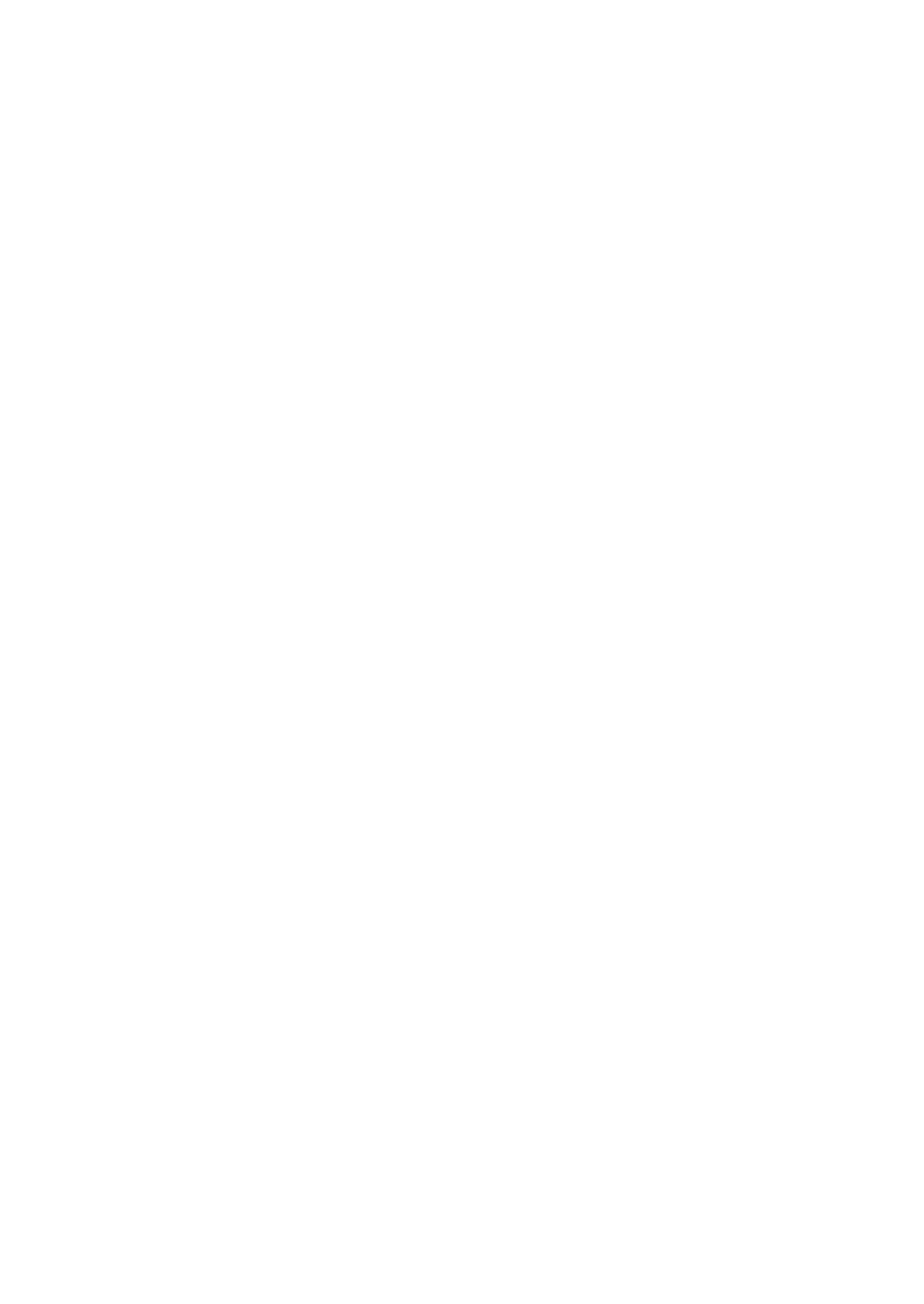# **IMPORTANT SAFETY INSTRUCTIONS**

These instructions shall also be available on website: docs.whirlpool.eu.

# **YOUR SAFETY AND THAT OF OTHERS IS VERY IMPORTANT**

This manual and the appliance itself provide important safety warnings, to be read and observed at all times.

 $\sqrt{!}$  This is the attention symbol, pertaining to safety, which alerts users to potential risks to themselves and others.

All safety warnings are preceded by the attention symbol and the following terms:

## **DANGER: indicates a hazardous situation which, if not avoided, will cause serious injury.**

# **WARNING: indicates a hazardous situation which, if not avoided, could cause serious injury.**

All safety warnings specify the potential danger/warning to which they refer and indicate how to reduce the risk of injury, damage and electrical shock resulting from incorrect use of the appliance. Comply with the following instructions:

- •
- Installation or maintenance must be carried out by a specialized technician, in compliance with the manufacturer's instructions and local safety regulations. Do not repair or replace any part of the appliance unless specifically requested in the user manual.
- The appliance must be disconnected from the power supply before carrying out any installation work.
- Earthing of the appliance is compulsory. (Not necessary for class II hoods identified by the  $\Box$  symbol on the specifications label).
- •
- The power supply cable must be long enough to permit connecting the appliance to the mains socket outlet.
- Do not pull the power supply cable in order to unplug the appliance.
- The electrical components must no longer be accessible to the user after installation.
- Do not touch the appliance with any wet part of the body and do not operate it when barefoot.
- This appliance may be used by children older than 8 years of age and by persons with reduced physical, sensory or mental capacities or with inadequate experience and knowledge only if they are supervised or if they have been taught how to use the appliance in conditions of safety and if they are aware of the dangers involved. Children must not play with the appliance. Cleaning and maintenance must not be carried out by children, unless they are supervised by adults.
- Do not repair or replace any part of the appliance unless specifically indicated in the manual. Defective parts must be replaced using genuine parts. All other maintenance services must be carried out by a specialized technician.
- Children must be supervised to ensure they do not play with the appliance.
- When drilling through a wall or the ceiling, pay attention not to damage electric connections and/or pipes.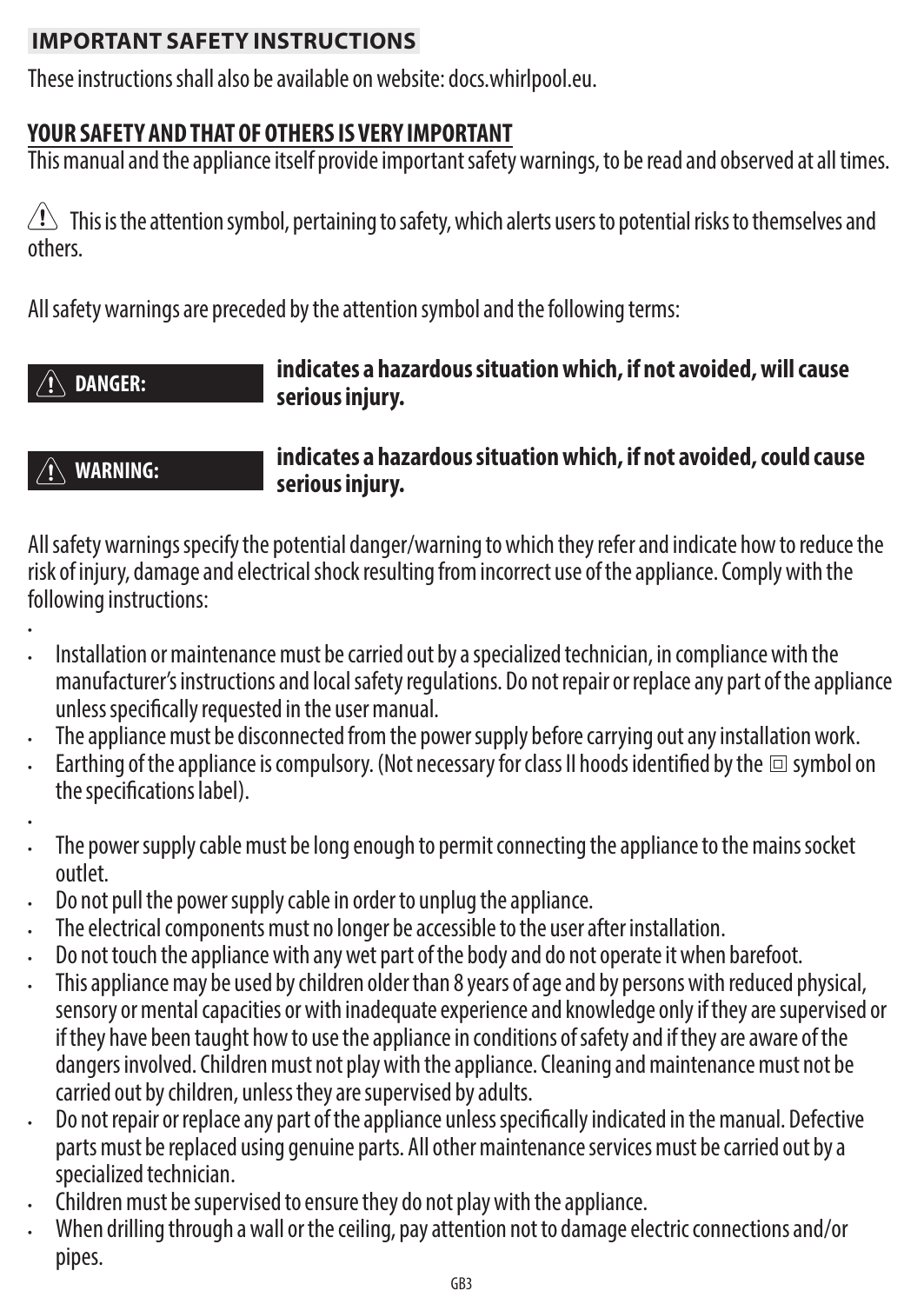- The ventilation ducts must always discharge to the outside.
- Exhaust air must not be vented through a flue used for removal of fumes produced by appliances burning gas or other fuels, but must have a separate outlet. All national regulations governing extraction of fumes must be observed.
- If the hood is used together with other appliances operating on gas or other fuels, the negative pressure in the room must not exceed 4 Pa (4 x 10-5 bar). For this reason, make sure the room is adequately ventilated.
- The Manufacturer declines any liability for improper use or incorrect setting of the controls.
- Regular cleaning and maintenance is essential to correct functioning and good performance of the appliance. Frequently clean all encrustations from dirty surfaces to prevent the accumulation of grease. Regularly clean or replace the filters.
- Never flame cook food (flambé) under the appliance. Using free flames might cause fire.
- Do not leave frying pans unattended when frying, as the frying oil may catch fire.
- Failure to observe the instructions for cleaning the hood and replacing the filters may result in a fire.
- The fume extractor hood must never be opened without the grease filters installed and it should be kept under constant supervision.
- Gas appliances must be used under the extractor hood only with pans resting.
- When using more than three gas cooking points, the hood should be operating at power level 2 or greater. This will eliminate heat congestion in the appliance.
- Before touching the bulbs, first ensure that they are cold.
- Do not use or leave the hood without its lamps correctly installed risk of electric shock.
- Wear work gloves for all installation and maintenance operations.
- The product is not suitable for outdoor use.
- When the hob is in use, accessible parts of the hood may become hot.
- For lamp replacement use only lamp type indicated in the Maintenance/Replacing lamps section of this manual.

# **KEEP THIS BOOKLET FOR FUTURE CONSULTATION.**

## **Energy saving tips**

- Switch ON the hood at minimum speed when you start cooking and kept it running for few minutes after cooking is finished.
- Increase the speed only in case of large amount of smoke and vapour and use boost speed(s) only in extreme situations.
- Replace the charcoal filter(s) when necessary to maintain a good odour reduction efficiency.
- Clean the grease filter(s) when necessary to maintain a good grease filter efficiency.
- Use the maximum diameter of the ducting system indicated in this manual to optimize efficiency and minimize noise.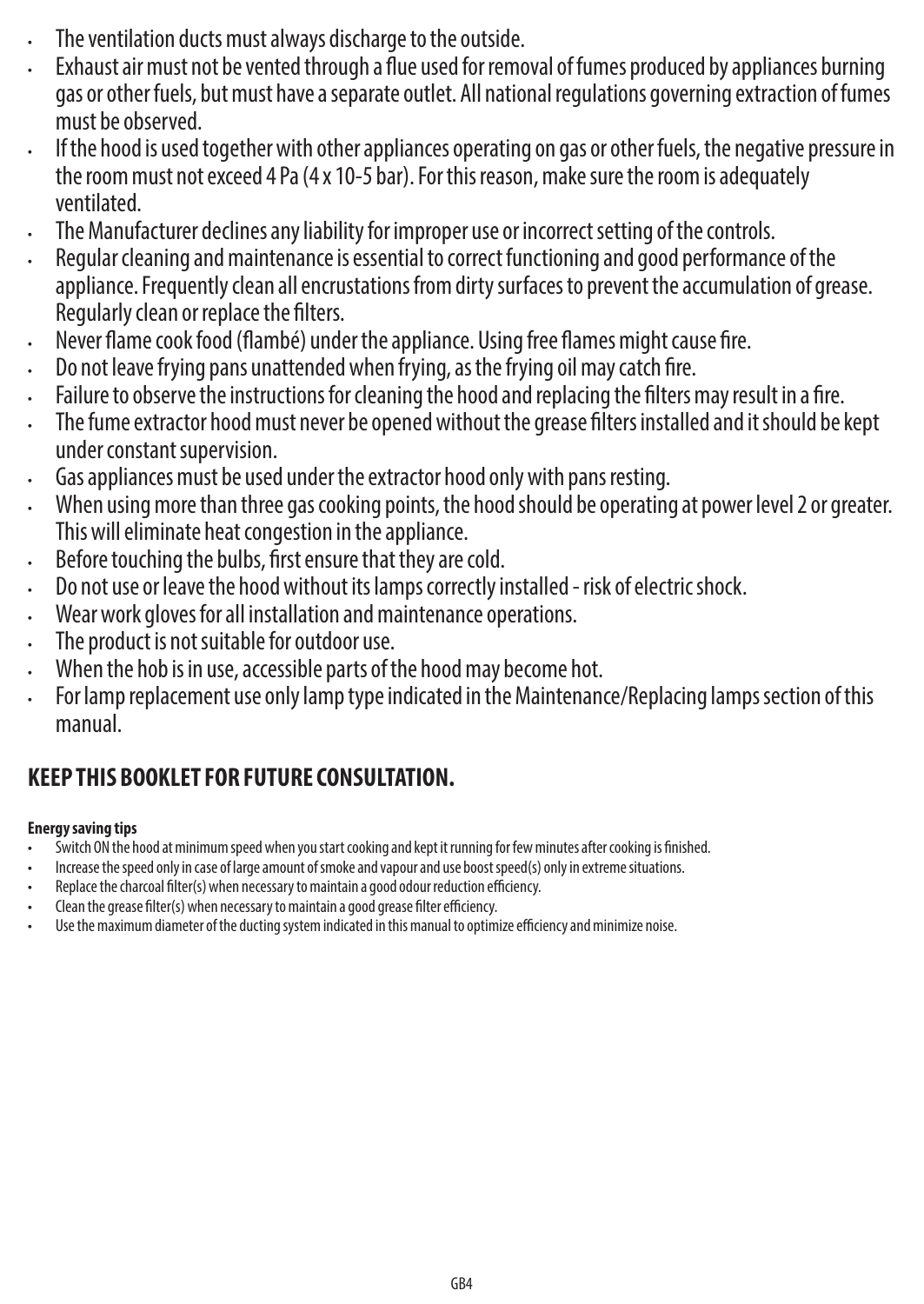# **INSTALLATION**

After unpacking the appliance, check for any transport damage. In the event of problems, contact the dealer or your nearest After-sales Service. To prevent any damage, only remove the appliance from its polystyrene foam packaging at the time of installation.

### **PREPARING FOR INSTALLATION**

### **WARNING: this is a heavy product; the hood should only be lifted and installed by two or more people.**

The minimum distance between the support of the cooking pans on top of the cooker and the bottom of the hood must not be less than 50 cm for electric cookers and 65 cm for gas or mixed cookers. Before installation also check the minimum distances stated in the manual of the cooker. If the installation instructions for the cooker specify a greater distance between cooker and hood, this distance must be observed.

#### **ELECTRICAL CONNECTION**

Make sure the power voltage specified on the appliance rating plate is the same as the mains voltage.

This information may be found on the inside of the hood, under the grease filter.

Power cable replacement (type H05 VV-F 3 x 0,75 mm<sup>2</sup>) must be carried out by a qualified electrician. Contact an authorized service centre.

If the hood is fitted with an electric plug, connect the plug to a socket complying with current regulations, located in an accessible place after installation. If no plug is fitted (direct wiring to the mains), or if the socket is not located in an accessible place, install a standardised double pole power switch that will enable complete isolation from the mains in case of category III overvoltage conditions, in accordance with installation rules.

If the cable is not fitted with a plug, connect the wires according to the following table:

| <b>Mains voltage</b><br>and frequency | Wire connection                                      |
|---------------------------------------|------------------------------------------------------|
| 220-240V<br>50-60 Hz                  | $\equiv$ :yellow/green<br>: blue<br>N<br>$L :$ hrown |

**AIR VENT** (for the suction versions)

Connect the hood and discharge holes on the walls with a diameter equivalent to the air outlet (connection flange).

Using the tubes and discharge holes on walls with smaller dimensions will cause a diminution of the suction performance and a drastic increase in noise.

Any responsibility in the matter is therefore declined.

! Use a duct of the minimum indispensible length.

! Use a duct with as few elbows as possible (maximum elbow angle: 90°).

! Avoid drastic changes in the duct cross-section.

! The company declines any responsibility whenever these regulations are not respected.

### **FILTERING OR DUCTING ?**

**!** Your cooker hood is ready to be used in suction version.

To use the hood in filtering version the special ACCESSORY KIT must be installed.

Check on the first pages of this manual if the ACCESSORY KIT is furnished or must be bought separately.

Note: If furnished, in certain cases, the additional activated carbon filtering system may be installed on the hood.

Information about the conversion of the hood from suction version to filtering version is present in this manual.

# **Ducting version**

In this case the fumes are conveyed outside of the building by means of a special pipe connected with the connection ring located on top of the hood.

Attention! The exhausting pipe is not supplied and must be purchased apart.

Diameter of the exhausting pipe must be equal to that of the connection ring.

Attention! If the hood is supplied with active charcoal filter, then it must be removed.

# **Filter version**

The aspirated air will be degreased and deodorised before being fed back into the room. In order to use the hood in this version, you have to install a system of additional filtering based on activated charcoal.

## **GENERAL RECOMMENDATIONS**

### **Before use**

Remove cardboard protection pieces, protective film and adhesive labels from accessories. Check the appliance for any transport damage.

Use only the fixing screws supplied with the product for installation or, if not supplied, purchase the correct screws type. Use the correct length for the screws which are identified in the Installation Guide.

In case of doubt, consult an authorised service assistance centre or similar qualified person.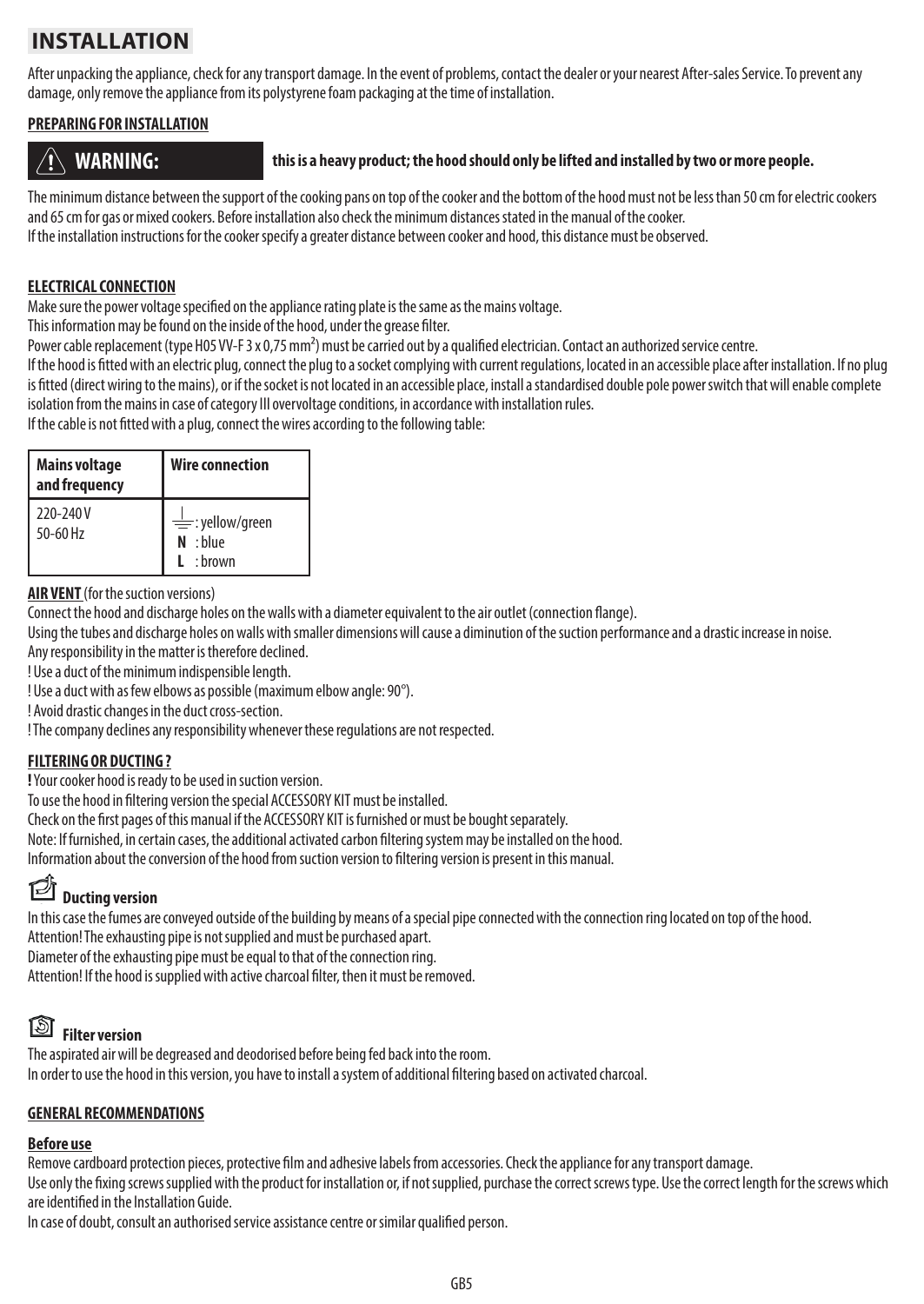#### **The hood can look different to that illustrated in the drawings in this booklet. The instructions for use, maintenance and installation, however, remain the same.**

**!** Do not carry out electrical or mechanical variations on the product or on the discharge conduits.

#### **During use**

To avoid any damage do not place any weights on the appliance. Do not expose the appliance to atmospheric agents.

## **SAFEGUARDING THE ENVIRONMENT**

#### **Disposal of packing**

The packing material is 100% recyclable and is marked with the recycle symbol  $\sum$ . The various parts of the packing must therefore be disposed of responsibly and in full compliance with local authority regulations governing waste disposal.

#### **Scrapping the product**

- This appliance is marked in compliance with European Directive 2012/19/EU, Waste Electrical and Electronic Equipment (WEEE).
- By ensuring this product is disposed of correctly, you will help prevent potential negative consequences for the environment and human health, which could otherwise be caused by inappropriate waste handling of this product.
- The symbol  $\frac{\bowtie}{\blacktriangle}$  on the product or on the accompanying documentation indicates that it should not be treated as domestic waste but must be taken to an appropriate collection centre for the recycling of electrical and electronic equipment.

#### **Scrapping of household appliances**

- This appliance is manufactured with recyclable or reusable materials. Dispose of it in accordance with local waste disposal regulations. Before scrapping, cut off the power supply cable.
- For further information on the treatment, recovery and recycling of household electrical appliances, contact your competent local authority, the collection service for household waste or the store where you purchased the appliance

# **TROUBLESHOOTING GUIDE**

#### **The appliance does not work:**

- Check for the presence of mains electrical power and if the appliance is connected to the electrical supply;
- Turn off the appliance and restart it to see if the fault persists.

#### **The hood's suction level is not sufficient:**

- Check the suction speed and adjust as necessary;
- Check that the filters are clean;
- Check the air vents for any obstructions.

#### **The light does not work:**

- • Check the light bulb and replace if necessary;
- • Check that the light bulb has been correctly fitted.

## **AFTER-SALES SERVICE**

#### **Before calling the After-sales Service:**

- 1. See if you can solve the problem yourself with the help of the suggestions given in the "Troubleshooting guide".
- 2. Switch the appliance off and back on again it to see if the fault persists.

#### **If after the above checks the fault still occurs, get in touch with the nearest After-sales Service.**

Always specify:

- A brief description of the fault;
- The exact type and model of the appliance:
- The service number (number after the word "Service" on the rating plate), located on the inside of the appliance. The service number is also indicated on the guarantee booklet;
- Your full address:
- Your telephone number.



If any repairs are required, please contact an **authorised After-sales Service** (to guarantee that original spare parts will be used and repairs carried out correctly).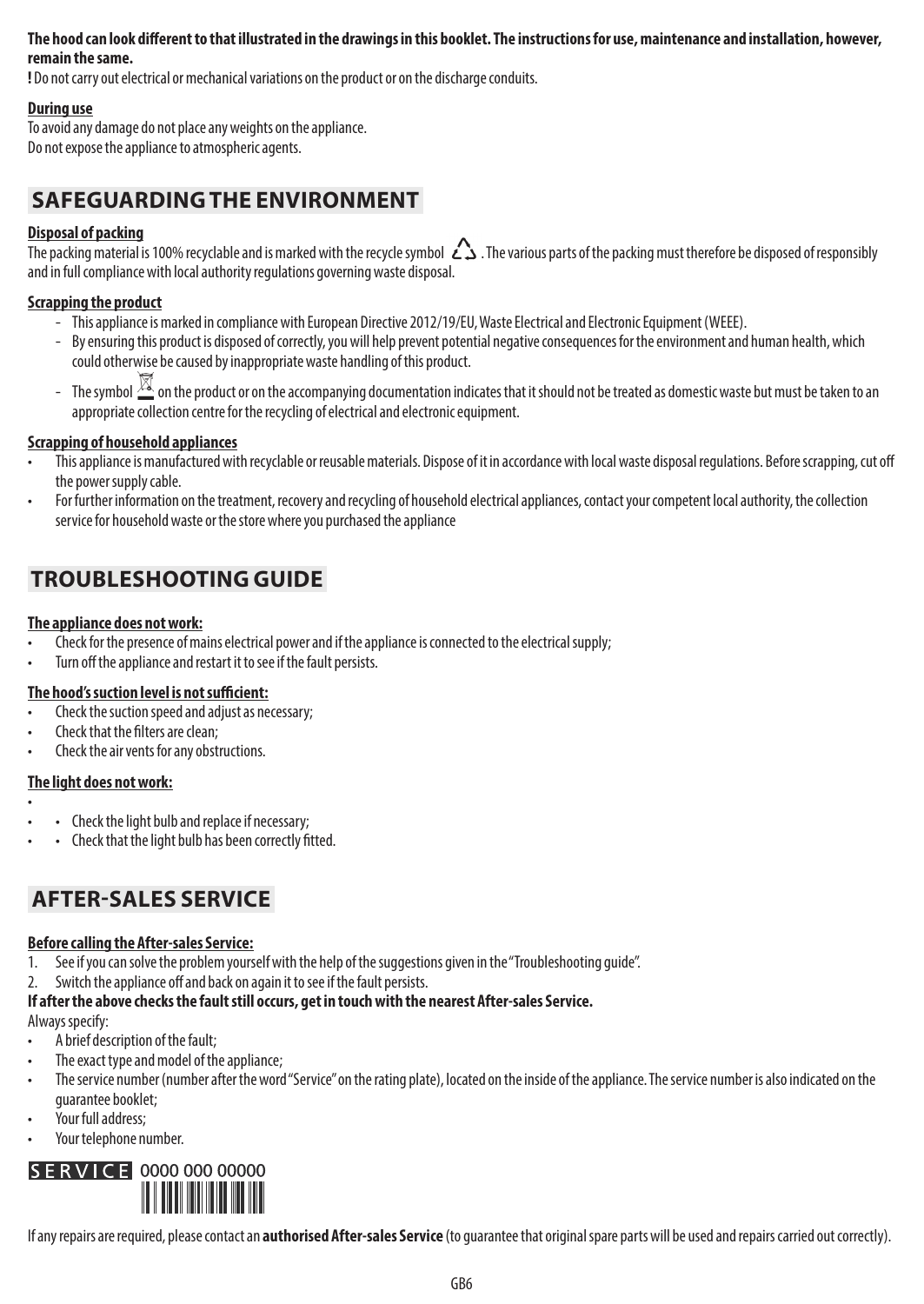# **CLEANING**

**WARNING:** *Do not use steam cleaners.* 

 **- Disconnect the appliance from the power supply**

**IMPORTANT: Do not use corrosive or abrasive detergents. If any of these products accidentally comes into contact with the appliance, clean it immediately with a damp cloth.**

• Clean the surfaces with a damp cloth. If very dirty, add a few drops of washing up detergent to the water. Dry with a dry cloth.

#### **IMPORTANT: Do not use abrasive sponges or metallic scrapers or scouring pads. Their use could eventually ruin the enamelled surfaces.**

• Use specific detergents to clean the appliance and follow the manufacturer's instructions

#### **IMPORTANT: Clean the filters at least once a month to remove built-up oil and grease.**

## **INSTALLATION - FITTING INSTRUCTIONS**

**Note:** the elements marked with the symbol "(\*)" are optional accessories supplied only with some models or elements to purchase, not supplied.

**Extraction version installation (A):** Fumes are extracted and expelled to the outside through an exhaust duct fixed to the upper circular flange **A1** (bayonet coupling + screw fastening), remove the prescored metal panel and fit the duct connector.

**Filter version installation (F):** If fumes and steam cannot be discharged to the outside, the hood can be used in **filter version** by fitting a carbon filter/s (\*); fumes and steam are recycled through the front grille located above the control panel (do not remove the pre-scored metal panels!).

Check the position of the **extraction/filter selector** (inside the hood) **G**.

**Wall fixing** - Place the hood against the wall (or use the template **H**, if provided) and mark the holes (3 or 4 Ø 8 mm holes) with a pencil, drill, insert the wall plugs **J** in the holes and 2 screws **K** in the top holes, remove the grille and hook the hood on the 2 screws, then insert the third (and fourth) screw/s **L** from inside and tighten all of them.

**Fixing to wall unit** - Position the hood (or use the template **H**, if provided) and, using a pencil, mark the 4 Ø 6 mm through holes to be made on the bottom of the wall unit.

Fix the hood with 4 screws **M** from inside the wall unit.

## **DESCRIPTION AND USE OF THE HOOD**

#### **Control panel**

Light: move the switch to the right or press the next button to switch on.

Extraction speed: Move the switch to the right or press the next button to increase extraction speed.

**Note:** You should open the visor N every time you switch on the hood in order to use it correctly.

#### **Grease filter - can be one of the following types:**

**Paper filter:** to be replaced once a month or, if the top part is coloured, when the colour shows through the holes in the grille. **Metal filter:** to be washed once a month by hand or in a dishwasher with quick wash cycle at low temperature. To access the grease filters **open the grille** by means of the releases **E1** and free it from the retainers **R1**. **The carbon filter (\*)** must be changed once a month. **Attention!** The **metal filter** may become opaque over time; this does not affect its filtering capacity.

**Replacing lamp/s** - Remove the grille and the lamp to be replaced. Refit the grille.

| Lamp | Power<br>(W) | Socket | Voltage | <b>Dimension</b><br>(mm) | <b>ILCOS D Code</b><br>(according IEC<br>61231 |
|------|--------------|--------|---------|--------------------------|------------------------------------------------|
|      | 28           | E14    | 230     | (Light Center<br>Length) | HSGSB/C/UB-28-<br>230-E14-67                   |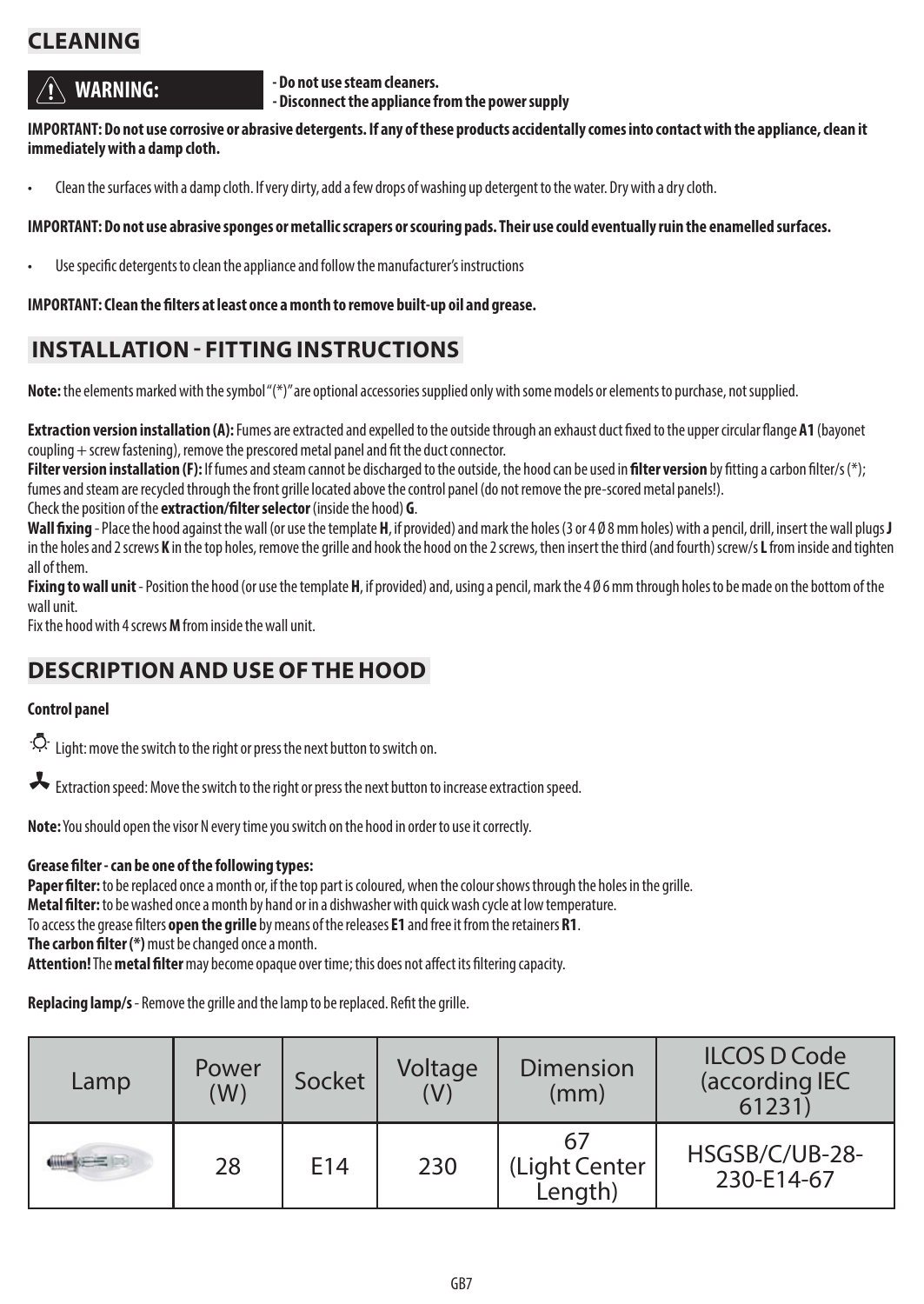

\* only present on some models